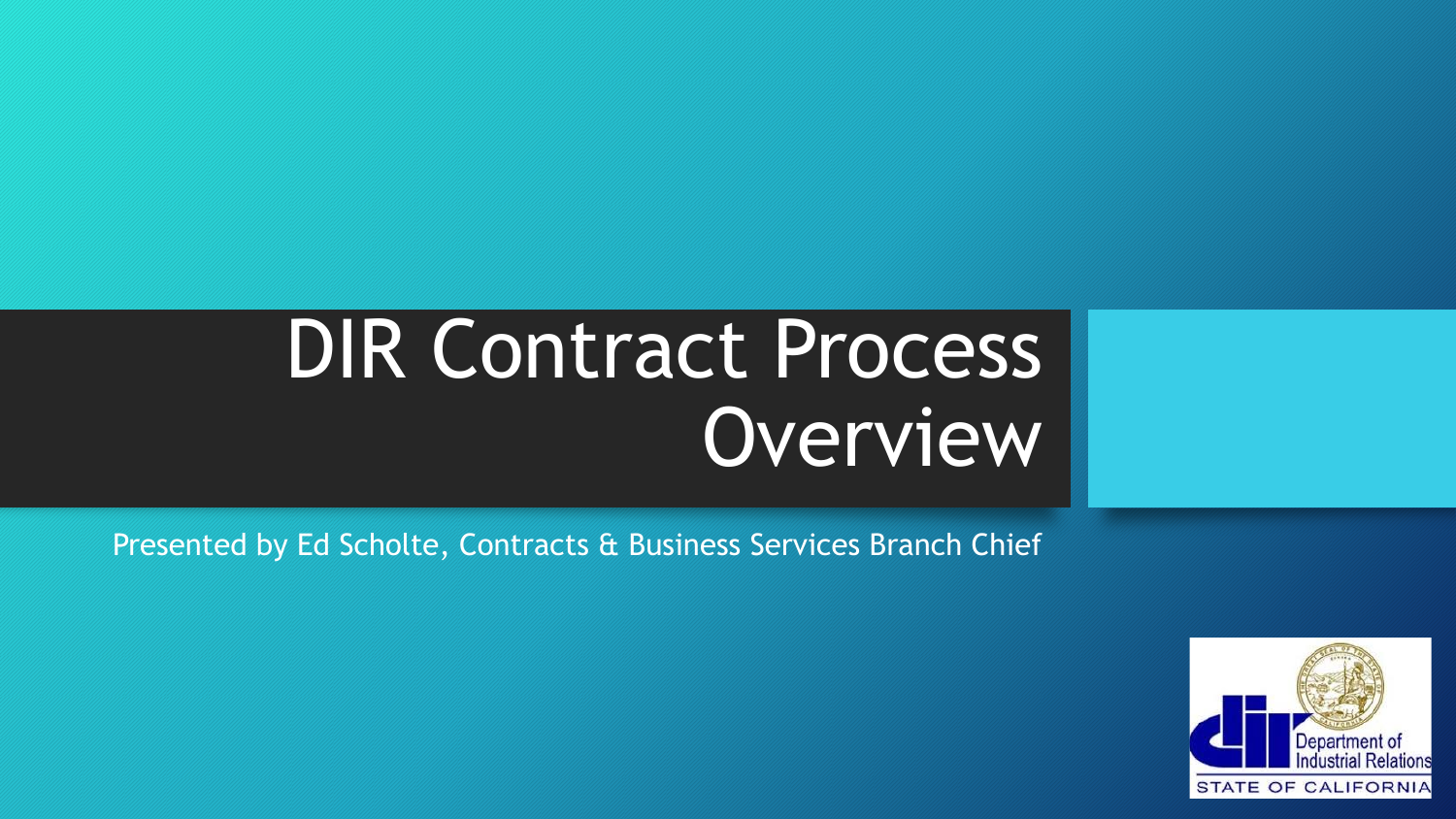## Table of Contents

#### 1. Introduction to Contracts

#### 2. Contracting Process

- Identifying Need
- Required Documents
- Procurement Methods/Competitive Bidding
- Timelines
- Amendments
- 3. Conclusion / Questions

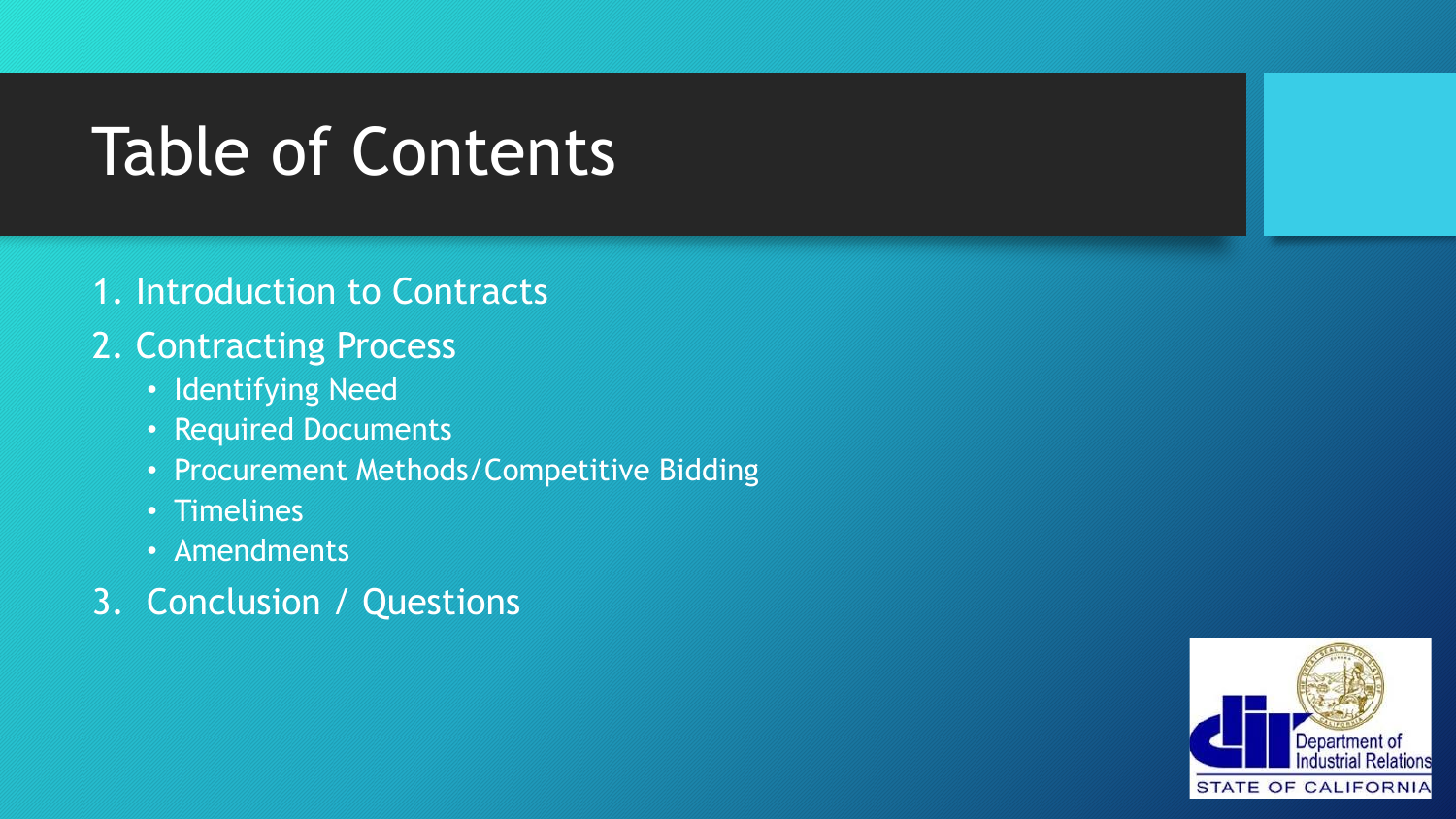#### Introduction to Contracts - Overview

- Contracts are used to procure services for the State
- The rules and processes regarding State contracting are described in Public Contract Code, Government Code, and others
- State Contracting Manual (SCM)
- Rules are designed to protect the State, promote fairness and competition, and ensure public funds are spent appropriately

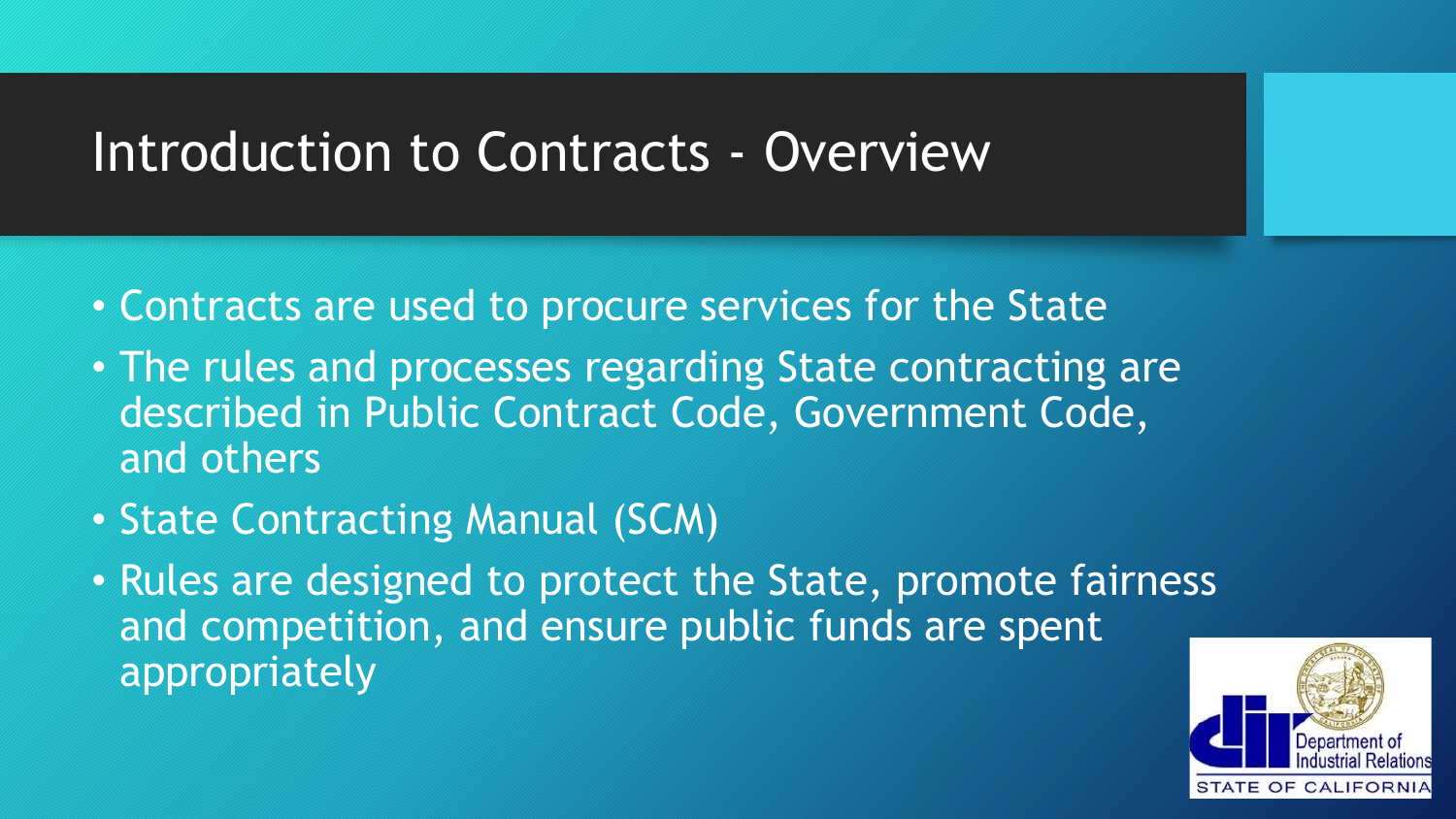#### Introduction to Contracts – General Rules

- No work should be conducted outside the scope or term of a contract
- Only pay for services in arrears. Advanced payment is prohibited except in certain cases – SCM Vol. 1, 7.32
- Payment of goods or services outside the Scope of Work can be considered a gift of public funds, which is prohibited
- Contract Managers are responsible for the ongoing administration and monitoring of a contract
- Promote and do not circumvent the competitive process
- Be aware of conflict of interest and other ethics issues
- Small Business and Disabled Veteran Business Enterprise goals

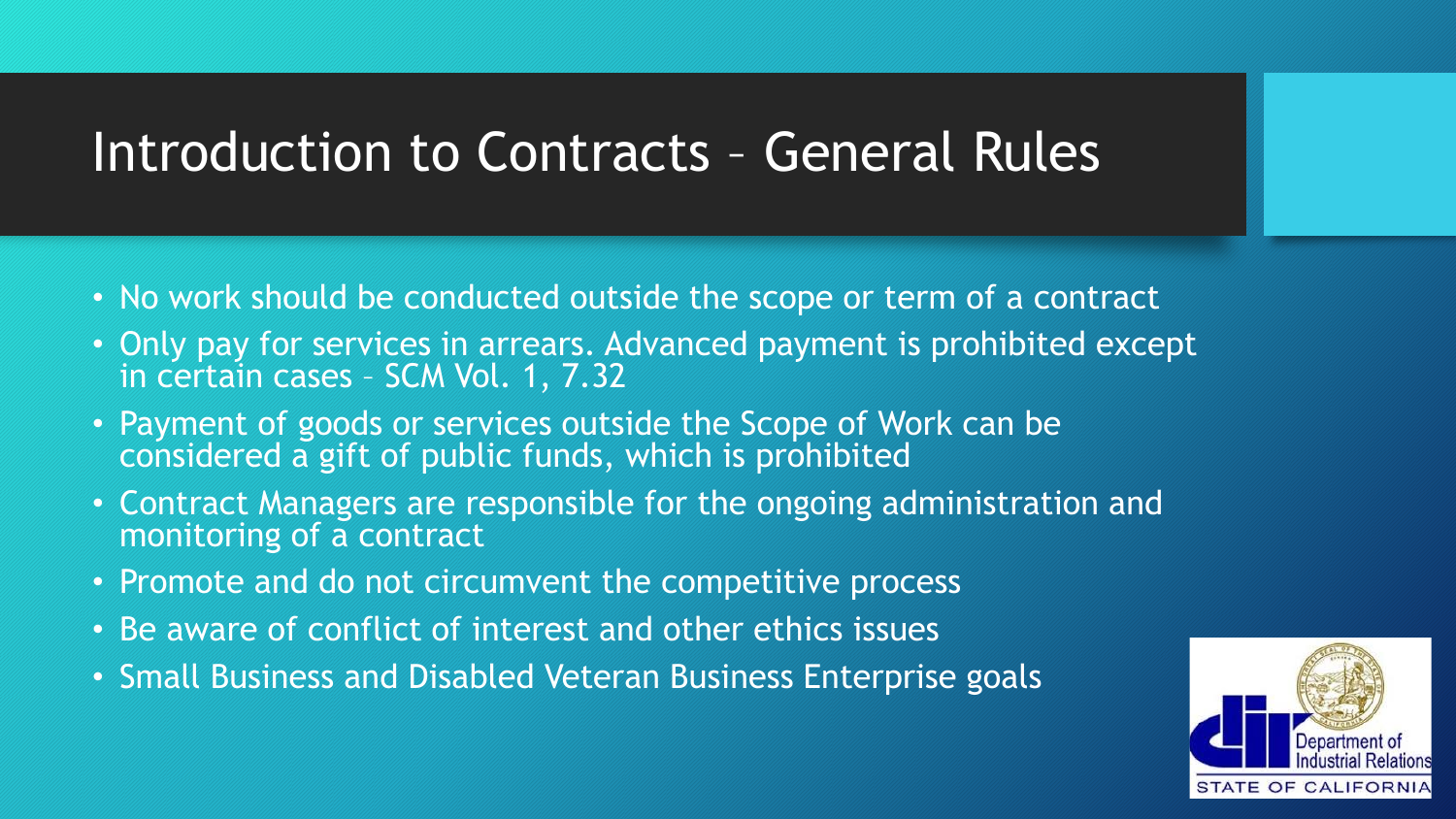#### Introduction to Contracts – Who can sign?

- Limited to those officers who either have statutory authority or have been duly authorized in writing by one who has statutory authority
- The following people have contract Signature Authorization:
	- DIR Director
	- Procurement and Contracting Officer/Admin Deputy
	- Chief, Business Services, Contracts and Procurement
- **Never sign Contract documents or any contractor contract forms on behalf of DIR**

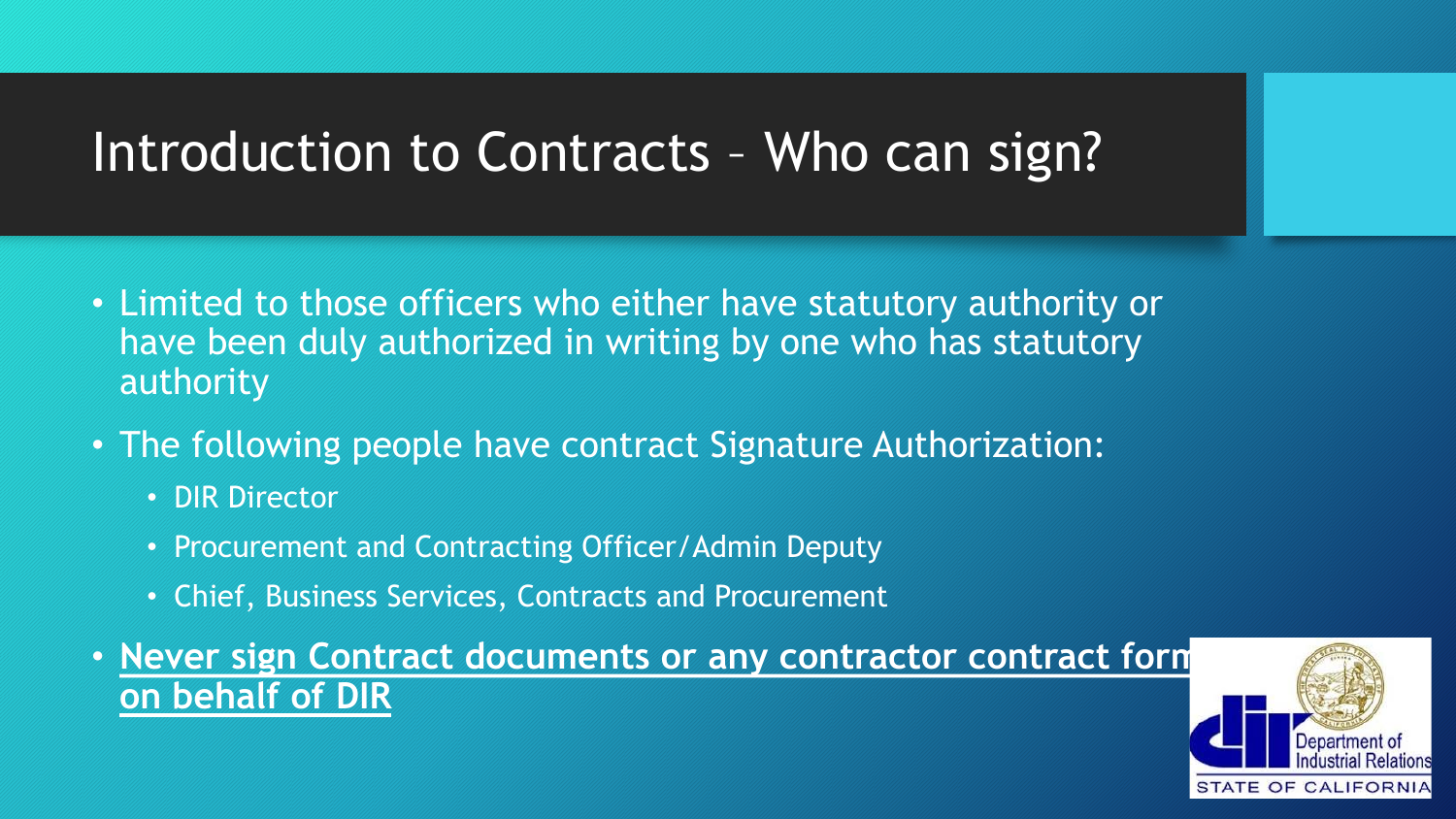#### Introduction to Contracts – Contract Types

There are different rules and requirements based on the type of contract. Some types of contracts include:

- Interagency Agreements
- Agreements with California State Universities and Auxiliaries
- Consulting Agreements
- Agreements with Public Entities
- Legal Services Agreements
- Personal Services Agreements
- Memorandum Of Understanding (MOU)

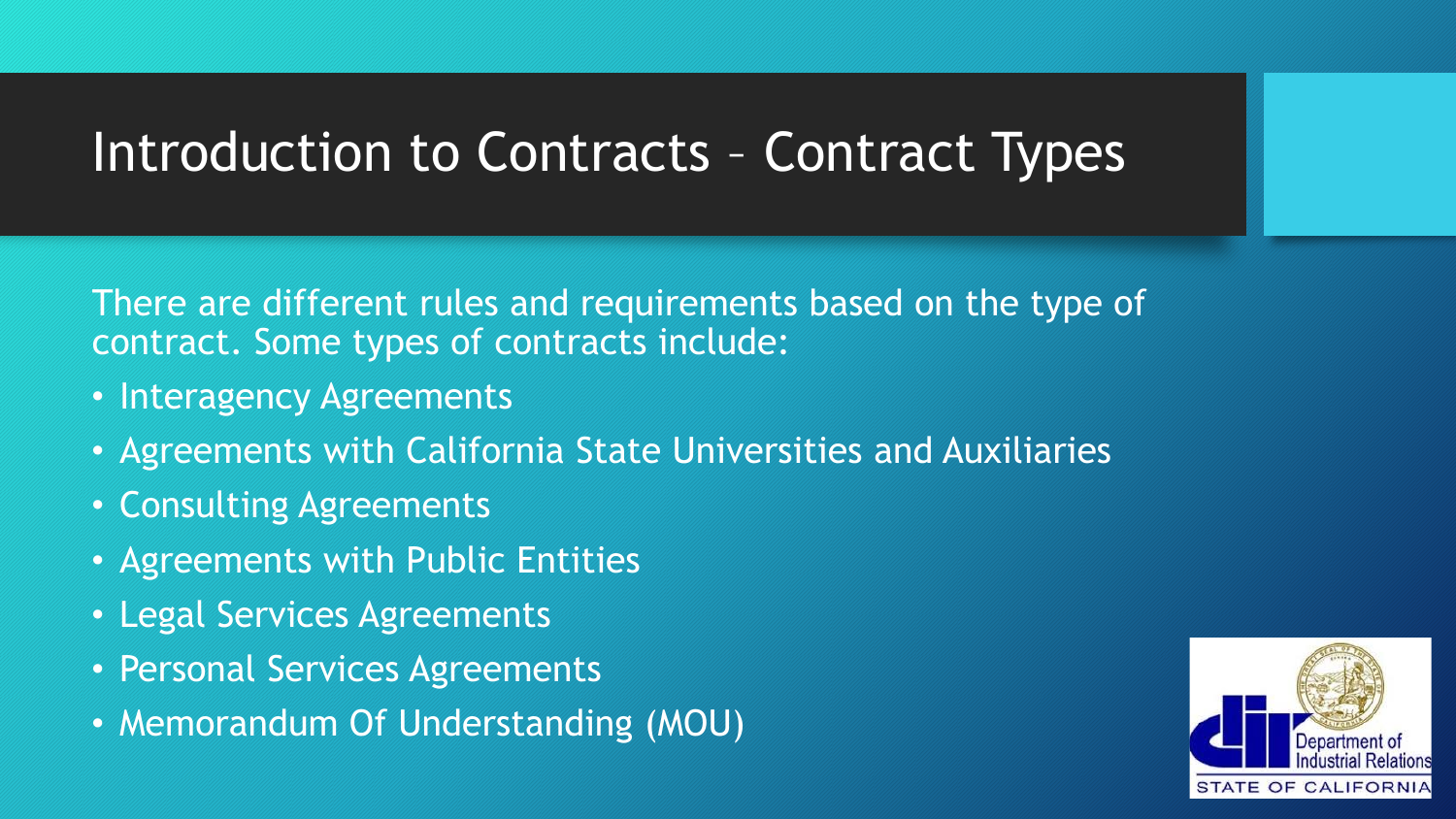### Introduction to Contracts – Components of a **Contract**

A typical contract is composed of the following components:

- **STD 213 or STD 210**  The standard agreement cover page
- **Exhibits**
	- Exhibit A Scope of Work
	- Exhibit B Budget Detail and Payment Provisions
	- Exhibit C CA General Terms and Conditions (GIA and UTCs)
	- Exhibit D Additional Provisions
	- Additional Exhibits or Attachments as needed

Programs help provide content (A & B), but preparing these documents is the responsibility of Contracts and Procurement

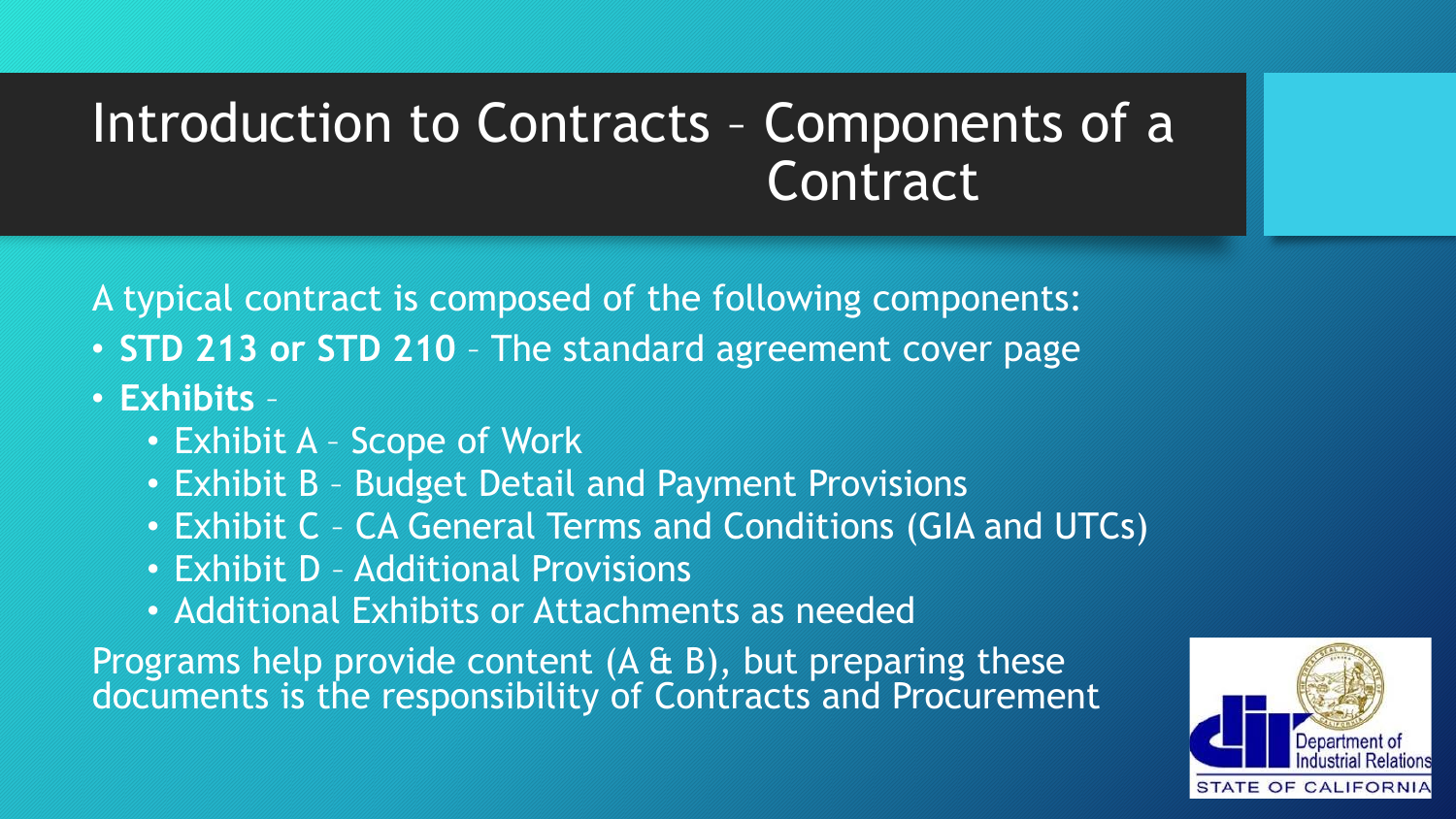#### Contracting Process

- 1. Identify Need for Services
- 2. Develop Scope of Work and Budget
- 3. Obtain quotes or solicit bids/proposals
- 4. Award the Contract
- 5. Develop Contract documents
- 6. Acquire Contractor Signature
- 7. Acquire DIR Signature
- 8. Obtain DGS approval if necessary
- 9. Notify Contractor to start work

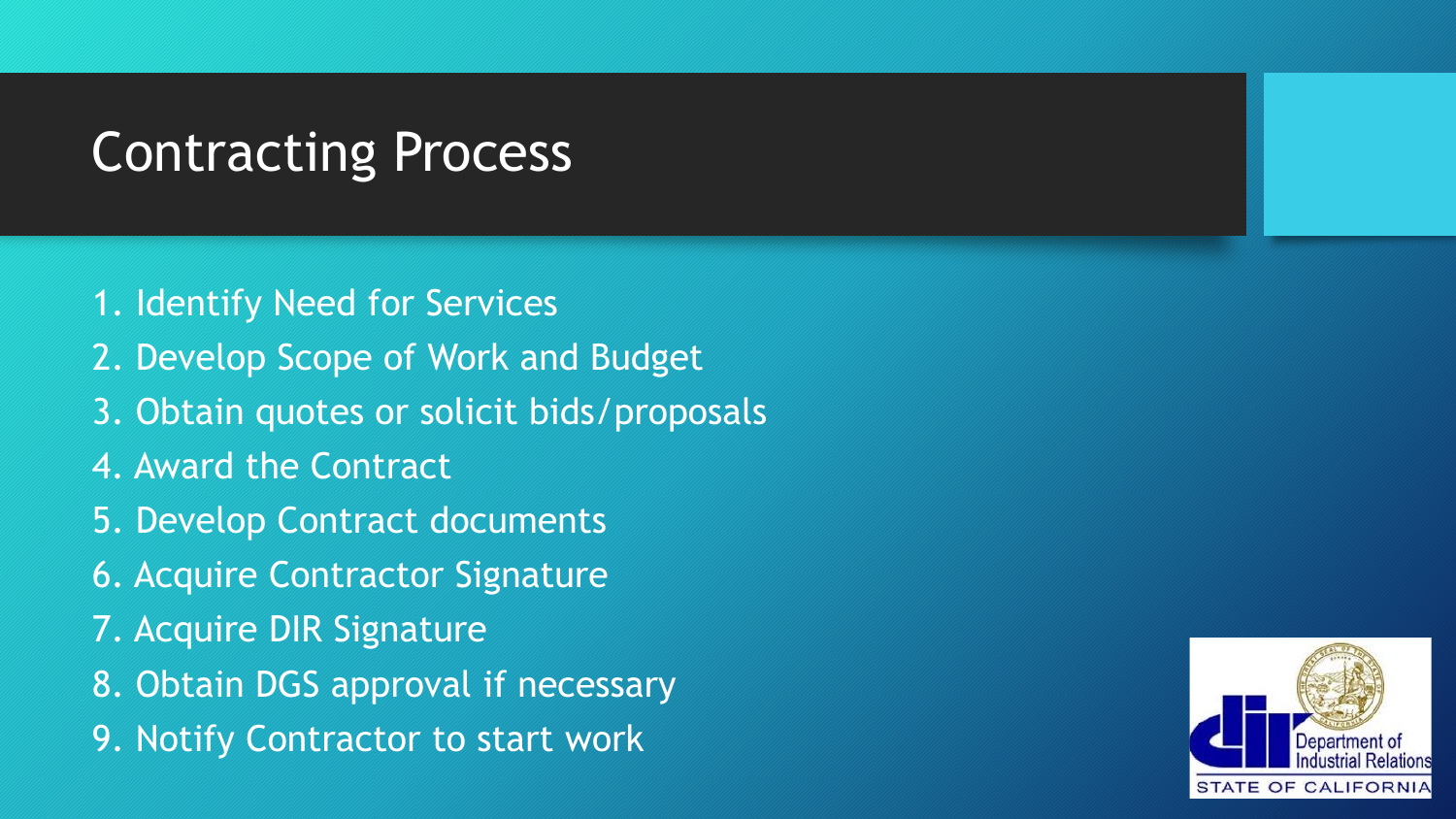### Contracting Process– Contract Requests in **FISCal**

#### Financial Information System for California:

- Combines accounting, budgeting, cash management, and procurement operations into a single financial management system
- Requisition --> Contract --> Purchase Order
	- **Requisition – Initial request from Program for Purchases and Contract**s
	- Contract Contains contract information and attached documents
	- Purchase Order Encumbered funds used for payment of invoices
- Contracts and Purchase Orders are created by the Contracts and Procurement Unit after the execution of a contract
- [fiscal.ca.gov](https://fiscal.ca.gov/)

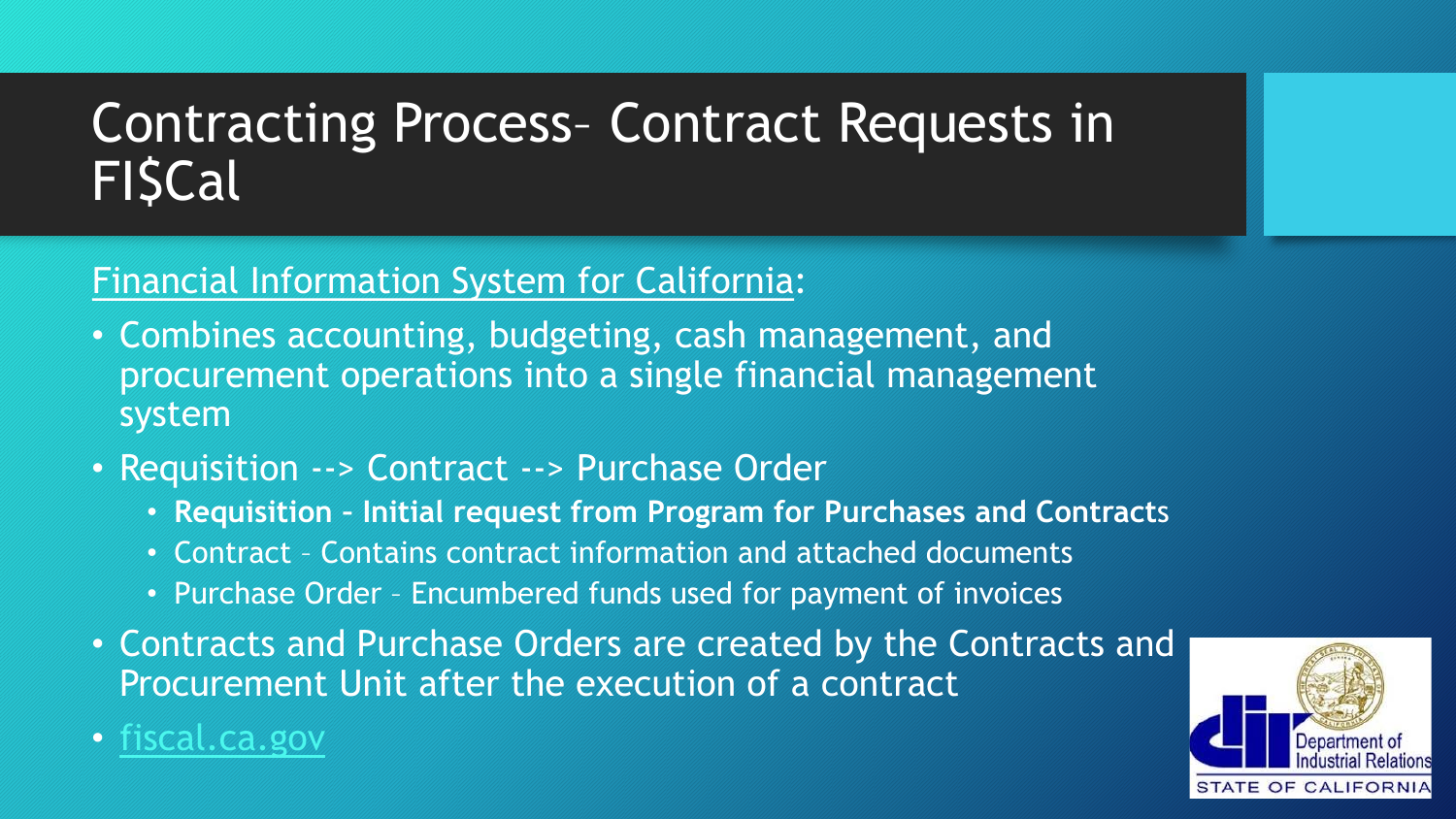### Contracting Process - Required Documents Provided by Program

There are a variety of documents program must provide to begin the contracting process. Most importantly, Requisitions for contracts should contain the following:

- Scope of Work Include Contract Representatives and Term Dates
- Budget Details Contract Amount, Quotes, Cost Sheet, Rates, etc.
- Justification satisfying GC section 19130(b)
- Any additional provisions requested by Program to be included in the contract

**Use the new Requisition Checklist**

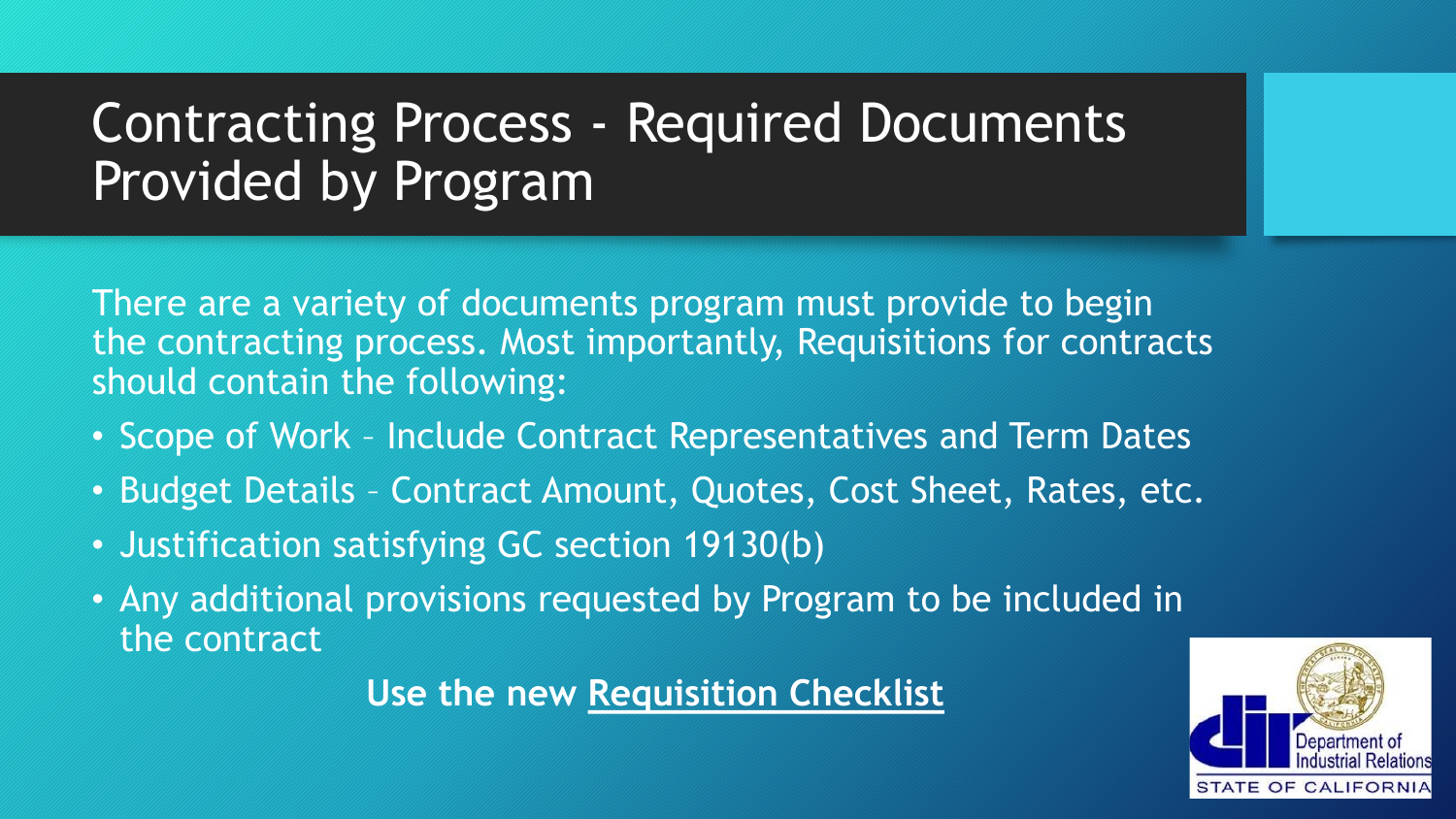### Contracting Process - Scope of Work (SOW)

SOW development is a key responsibility of the Contract Manager. Although SOWs vary by contract, the approach to writing a SOW remains the same.

Fundamental information should include *who, what, where, when, why, and how*:

- **Who** will do the work?
- **What** type of services are being performed?
- **Where** is the work to be performed?
- **When** does the work need to be performed and how quickly does the contractor need to respond?
- **Why** is there a need for this particular service?
- **How** is the work to be performed?

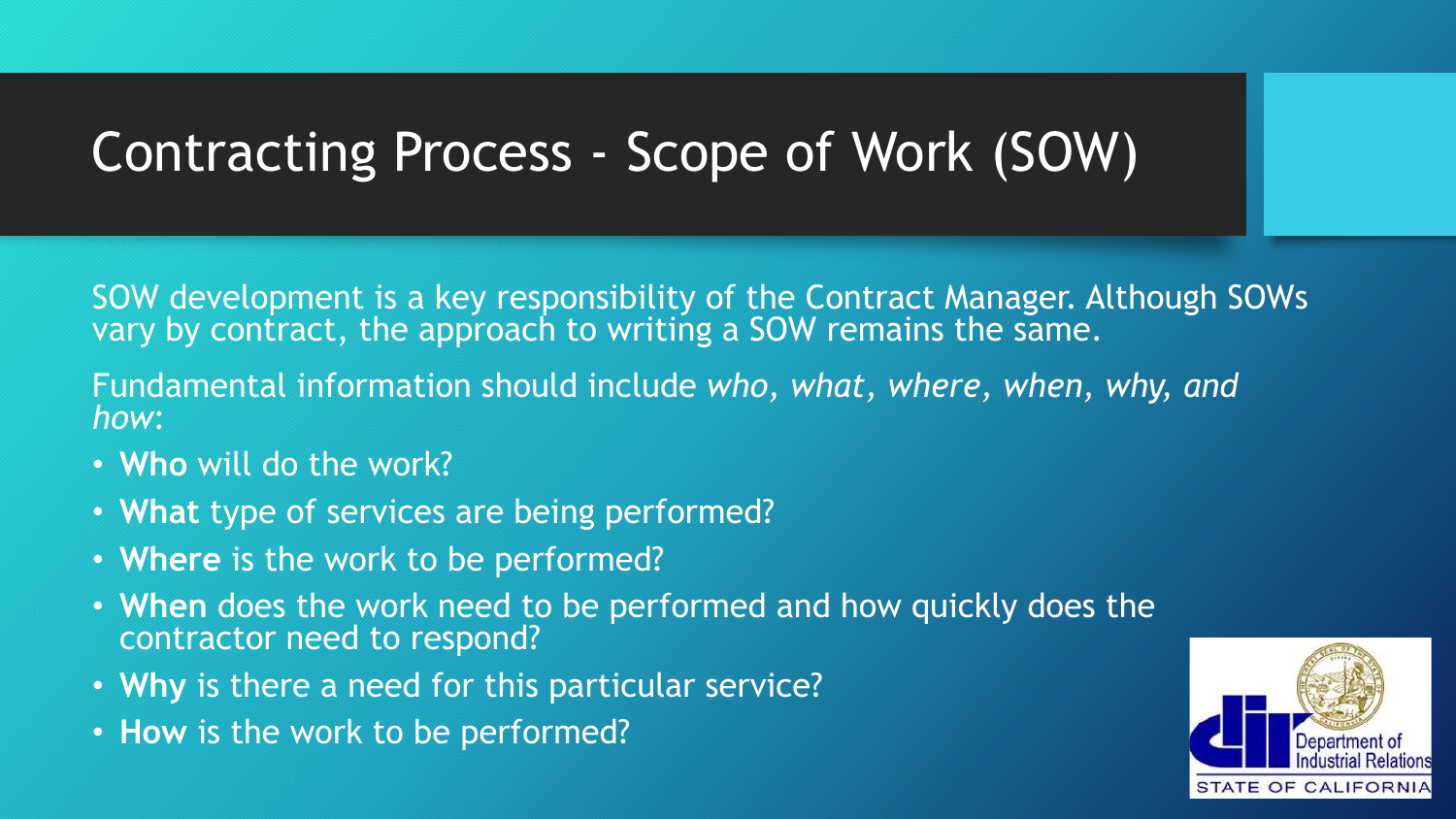#### Contracting Process - Contract Budget

- Contracts should contain a detailed budget and/or cost rates for all services provided
- Budget is based on quotes, cost estimates, or formal bids provided by contractors
- Complexity can vary greatly from lump sum payments to detailed labor, equipment, item, and travel rates
- Program must also provide the detailed funding information for the contract, including the allocation of funds over multiple fiscal years (if needed) and the fund coding - All provided in the Requisition

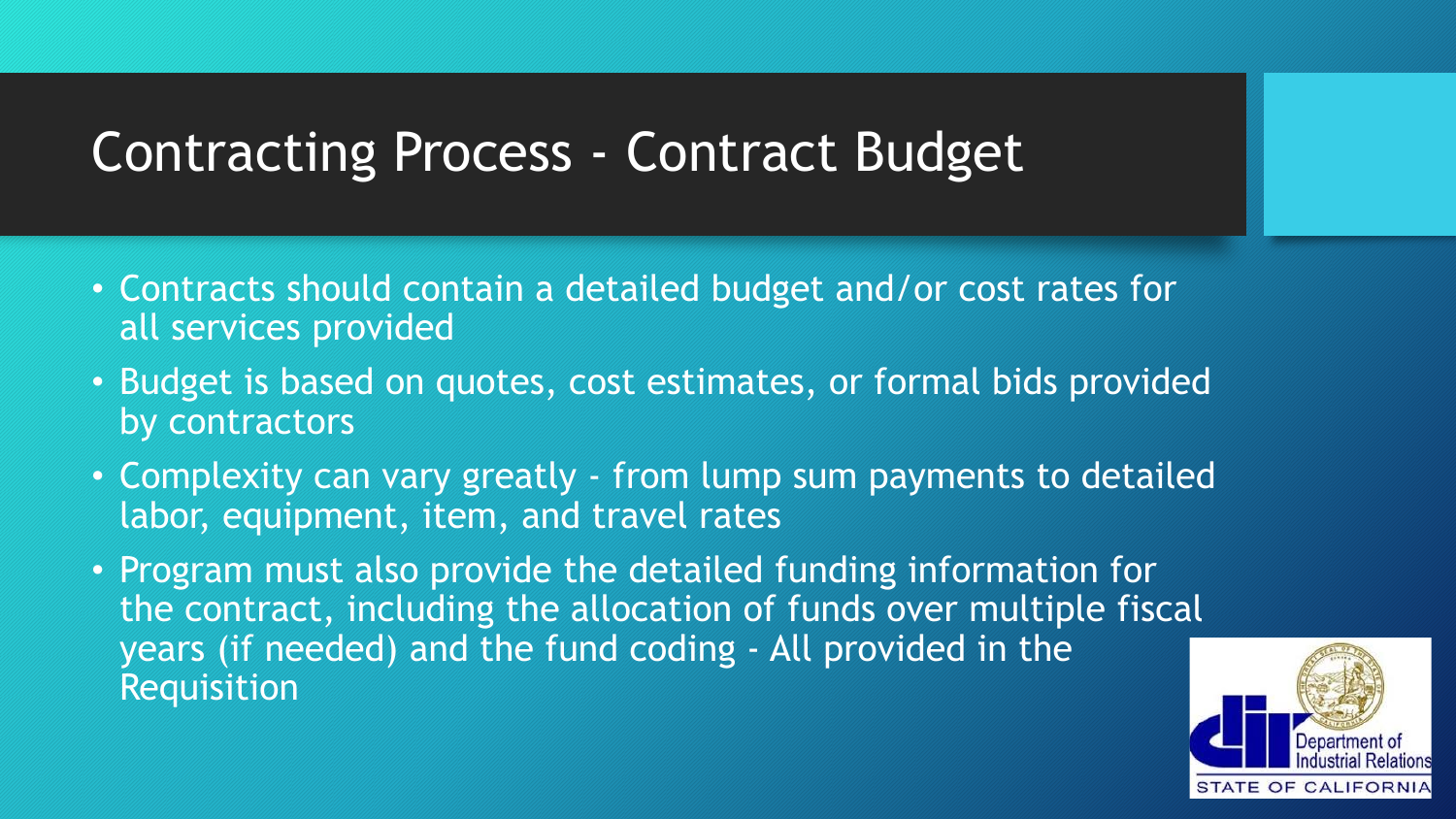### Contracting Process - GC 19130 Justification

- Justification provided by Program for almost all services contracts – some exceptions, ex. Interagency Agreements
- Document the reasons why the contract satisfies one or more of the conditions set forth in Government Code section 19130(b) and specify the applicable subsection:
- **"Personal services contracting also shall be permissible when any of the following conditions are met:"**

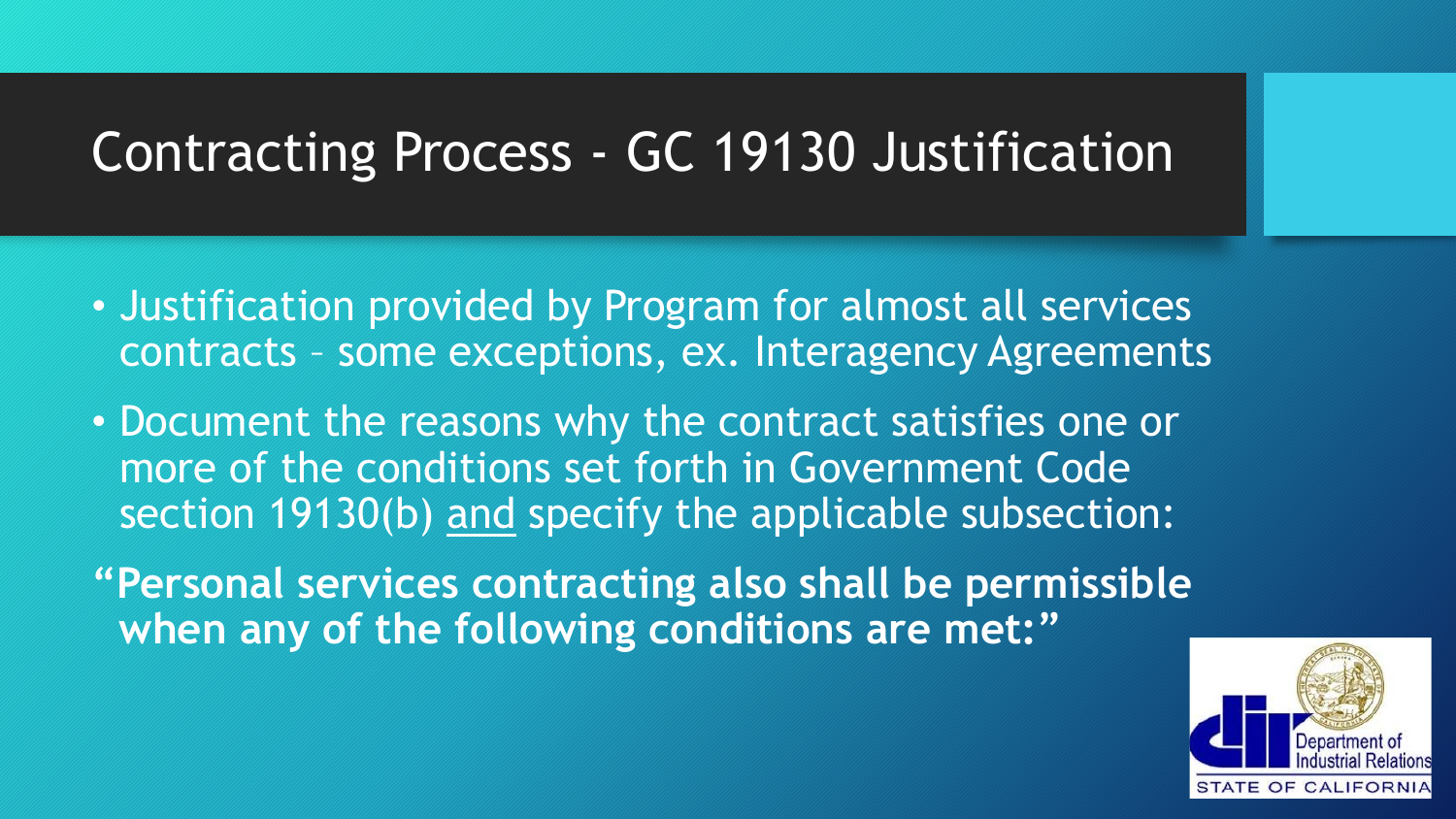#### Contracting Process - GC 19130 Justification

The most commonly cited subsections are the following:

- (3) The services contracted are not available within civil service, cannot be performed satisfactorily by civil service employees, or are of such a highly specialized or technical nature that the necessary expert knowledge, experience, and ability are not available through the civil service system.
- (8) The contractor will provide equipment, materials, facilities, or support services that could not feasibly be provided by the state in the location where the services are to be performed.

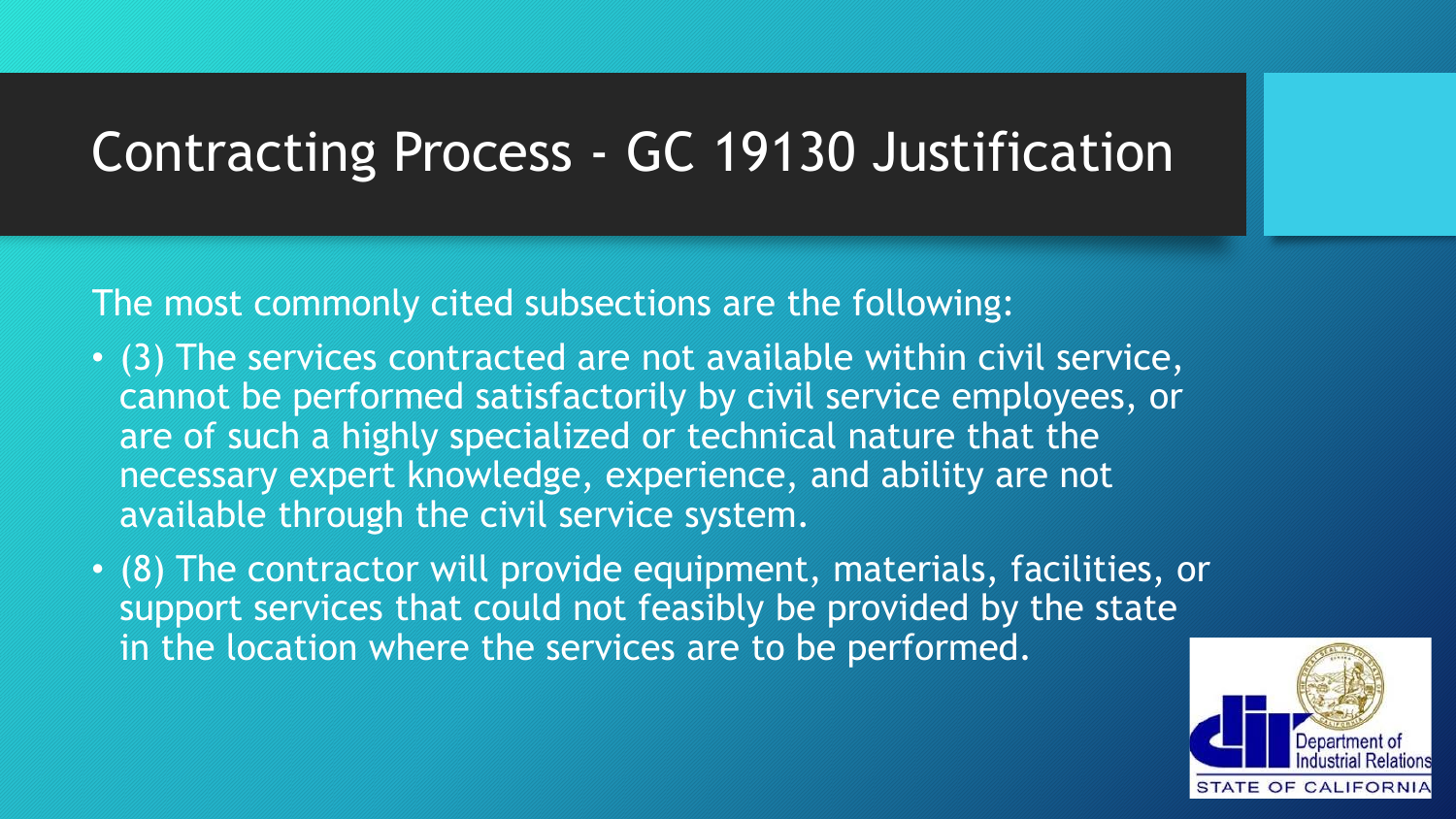### Contracting Process - Competitive Bidding Methods

- Competitive bidding methods require public advertisement of bidding opportunities (\$10K or more)
- Programs provide a SOW, minimum qualifications, and evaluation criteria to develop solicitation document
- Solicitations are posted on [Cal eProcure](https://caleprocure.ca.gov/pages/index.aspx) min. 10 business days
- Evaluation teams follow strict requirements to evaluate bidders/proposers
- Results may be protested (PCC §§ 10341 10345 and Title 2 California Code of Regulations §§ 1195 - 1195.6)
- Timeline for award can be 4-6 months or more depending on the method, complexity, number of bidders, etc.

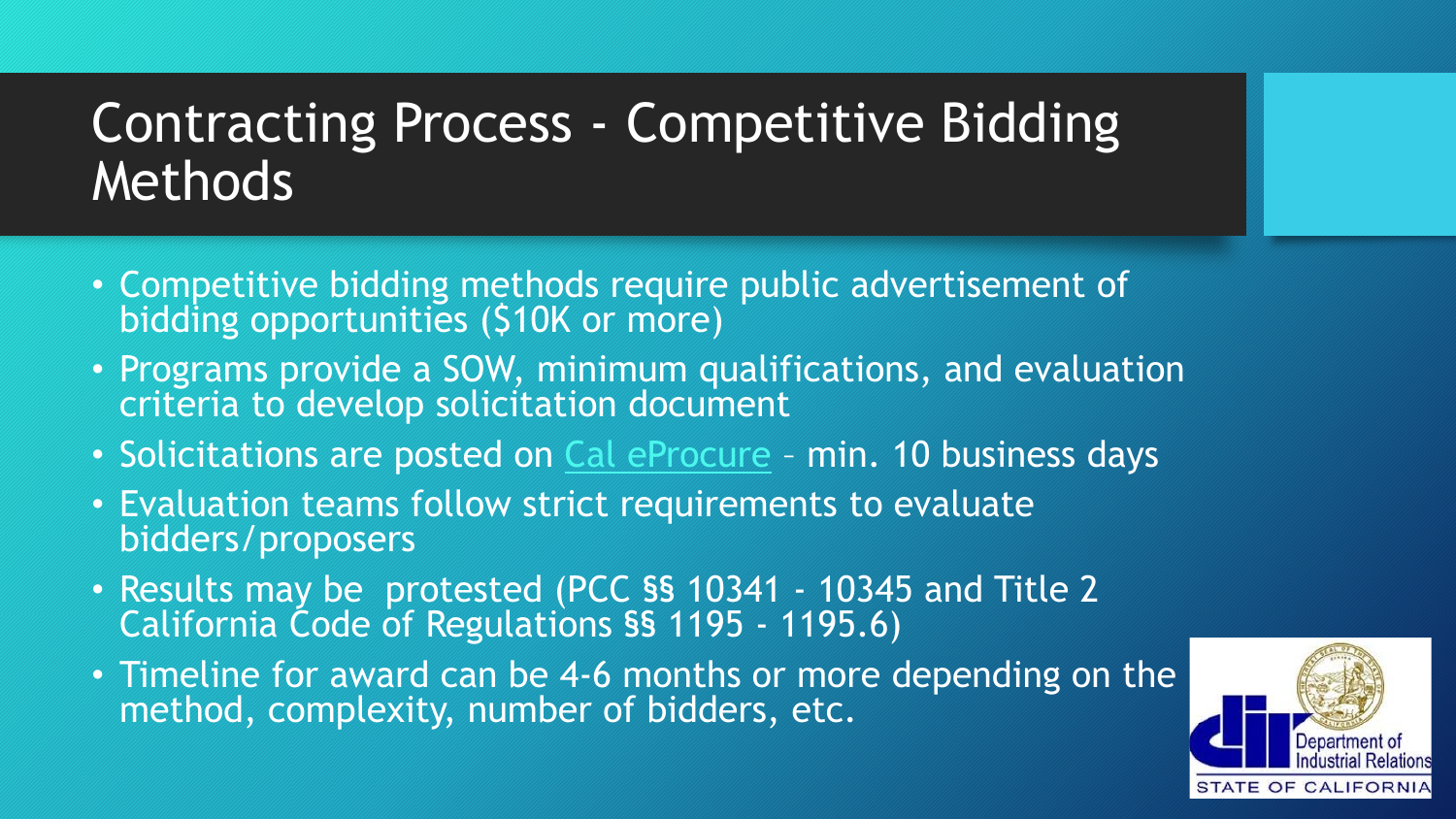### Contracting Process - Competitive Bidding Methods – IFB vs. RFP

#### IFB

- Simple, common, or routine services - Ex. Uniform Rental
- Bidders must meet min. qualifications and submit cost
- No oral interviews
- Public Bid Opening
- Award Lowest responsible and responsive bidder

#### RFP

- Complex and/or unique services Ex. Auditing, advertising
- Often include interviews
- Proposals include timelines, goals, objectives, detailed methods and work plans
- Narrative proposals are scored award is not solely based on cost
- Primary and Secondary

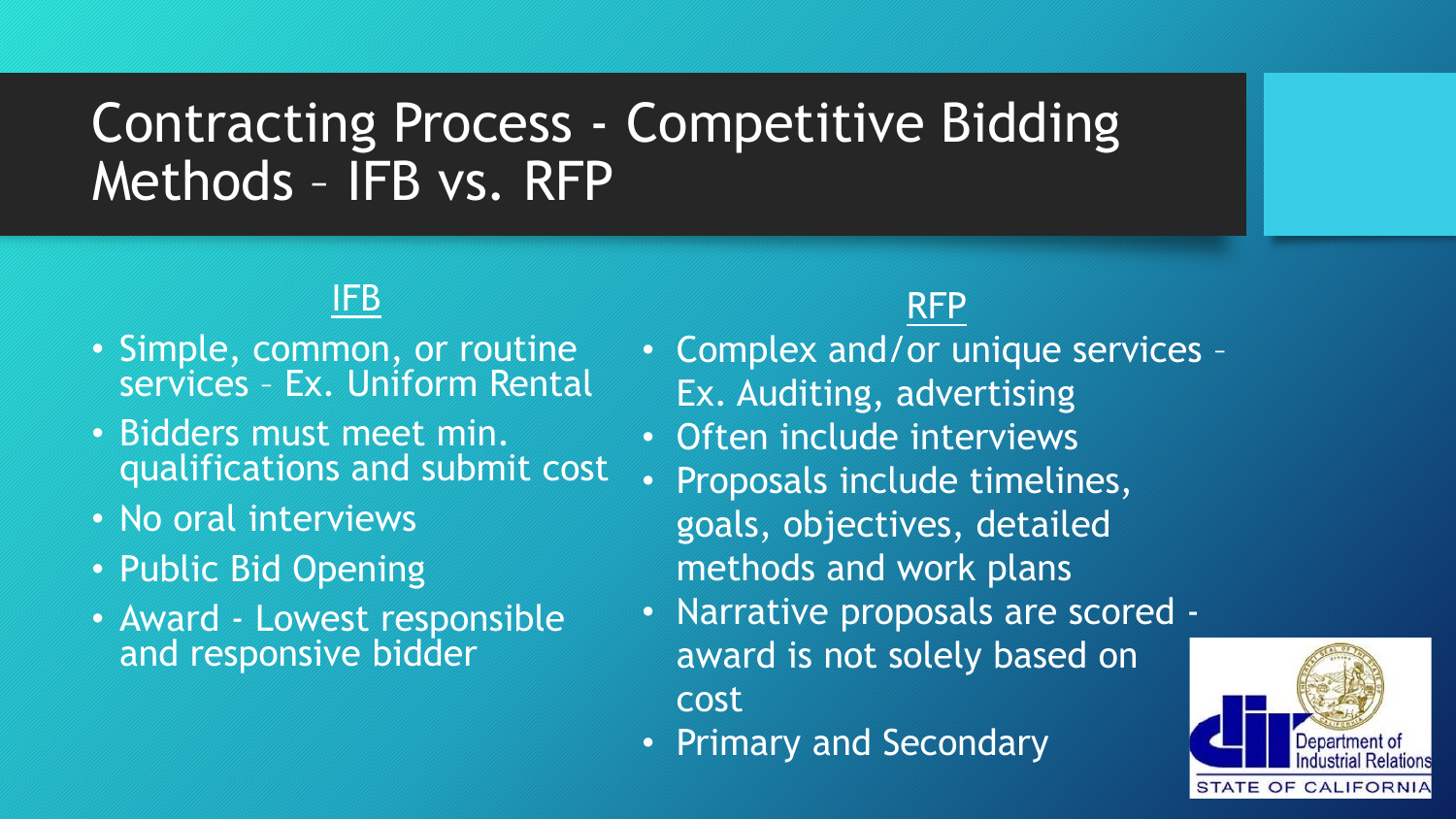### Contracting Process - Exemptions from Competitive Bidding

- **Contracts under \$10,000**
- **Small Business/Disabled Veteran Business Enterprise (SB/DVBE) Option**
- **Leveraged Procurement Agreements – CMAS, MSA, etc.**
- **Non-Competitive Bid (NCB)**
- **Emergency Contracts**
- **Exemptions based on types of services:**
	- **Equipment Maintenance**
	- **Legal Services / Expert Witness**
	- **Interagency**
	- **Departmental Memberships**
- **Public Entities**
- **Pre-Existing Non-IT Training under \$50K**
- **Proprietary Subscriptions or Publications**



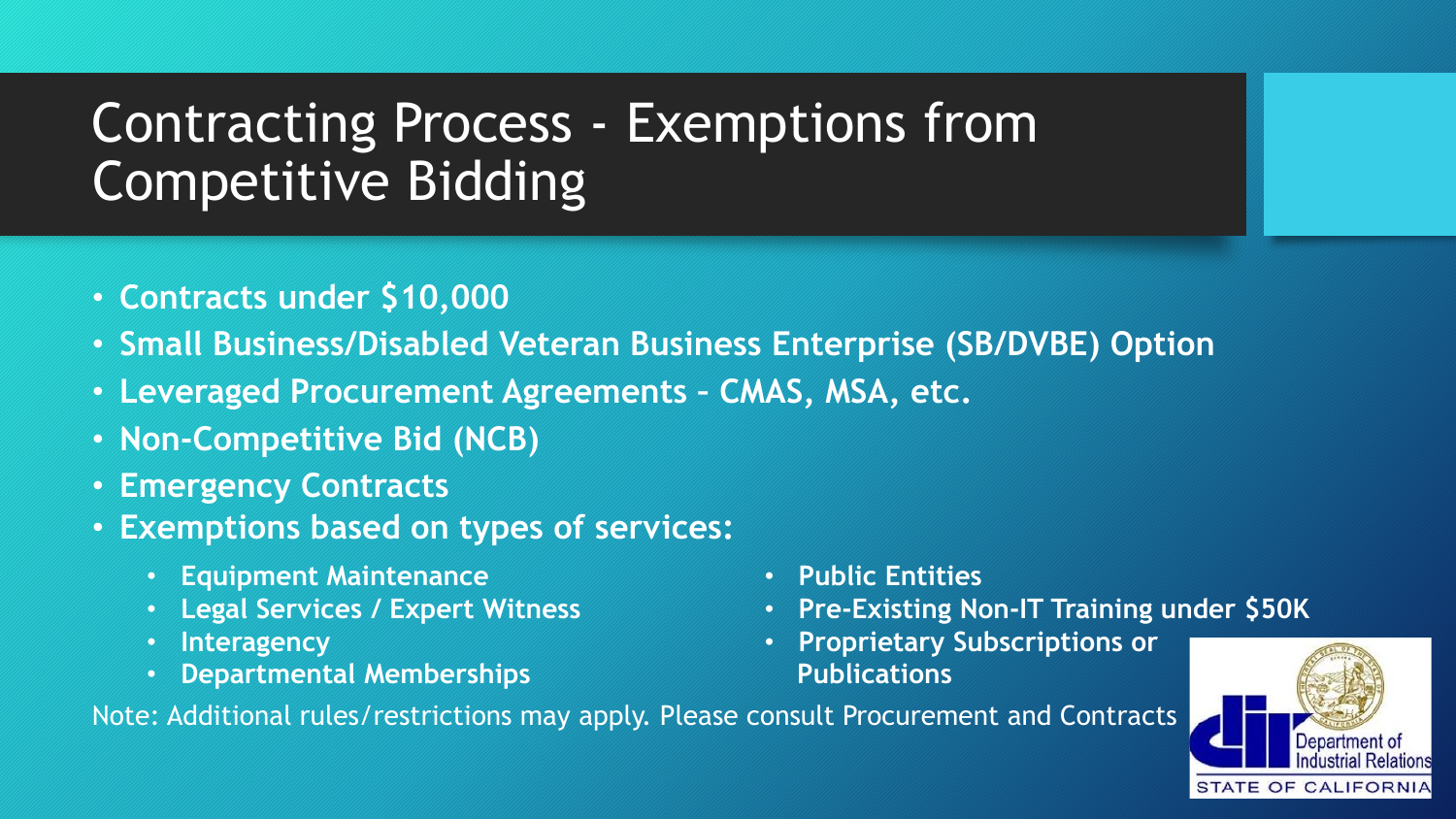#### Contracting Process - Timelines

Whenever possible, allow the following lead times for development of a contract, from submitted complete Requisition through contract execution:

**Contracts under \$10,000: 1 month Exempt Contracts under \$50,000: 2 months Exempt Contracts over \$50,000: 3 months Formal Competitive Procurements (IFB/RFP): 6+ months**

Note: These are estimated timelines. Every contract is unique and can experience unforeseen delays, protests, delayed approvals etc. Pre-planning and development of the scope of work is not reflected in the above timelines.

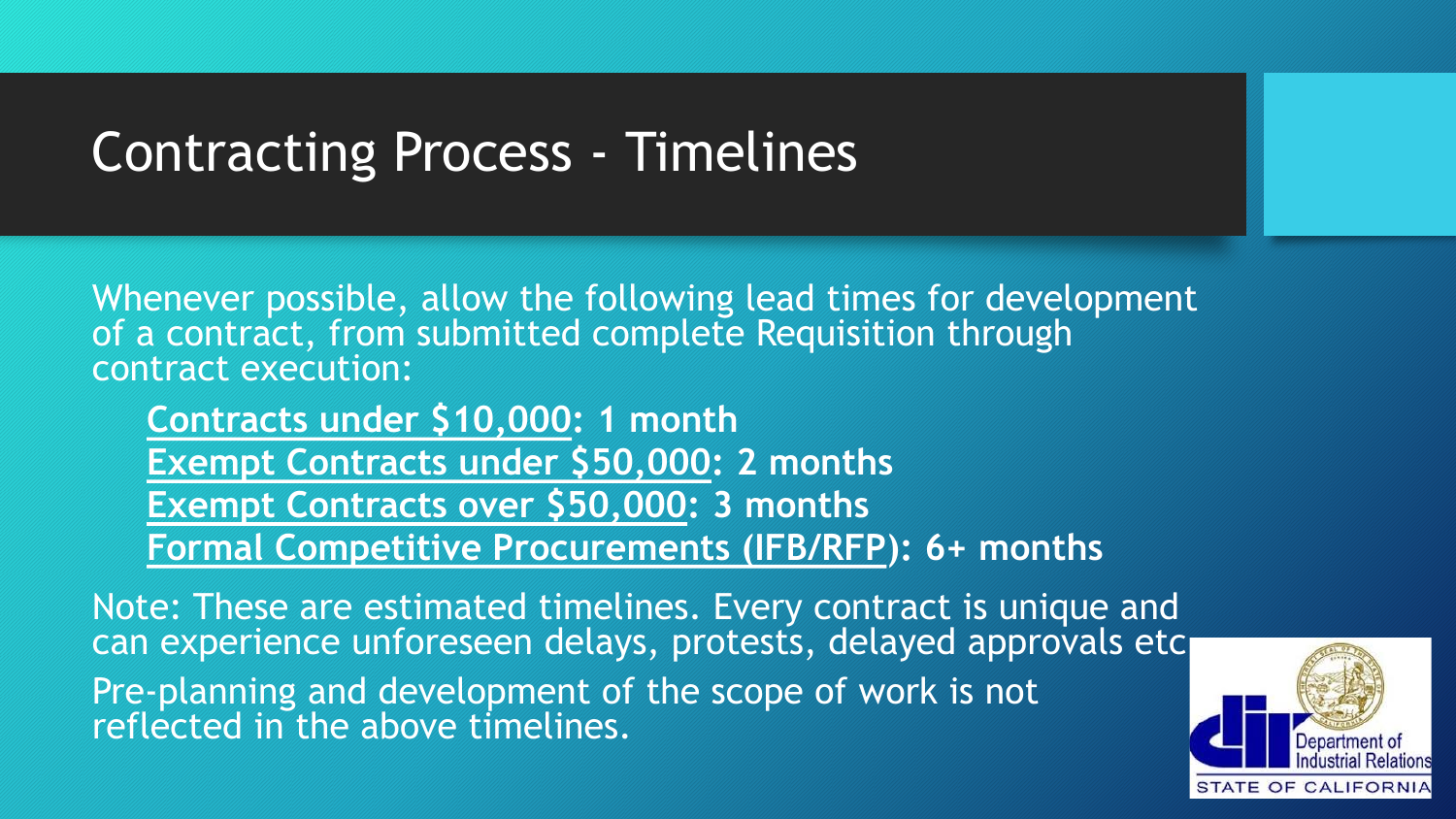#### Contracting Process - Amendments

- Amendments can be for time, money, language clarification, changes in SOW, or a combination – However, there are restrictions
- Amendments must be entered into before the expiration of the original contract – Submit Requisitions as soon as possible.
- Does the statute supporting the original contract award for an exempt contract also support the exemption of the amendment?
- Clearly identify sections being amended and provide the same degree of specificity as the original contract
- Amendments to contracts approved by DGS must also be approved by DGS in most cases - Amendments can also trigger DGS approval
- Amendments can not be used to circumvent the competitive bidding process

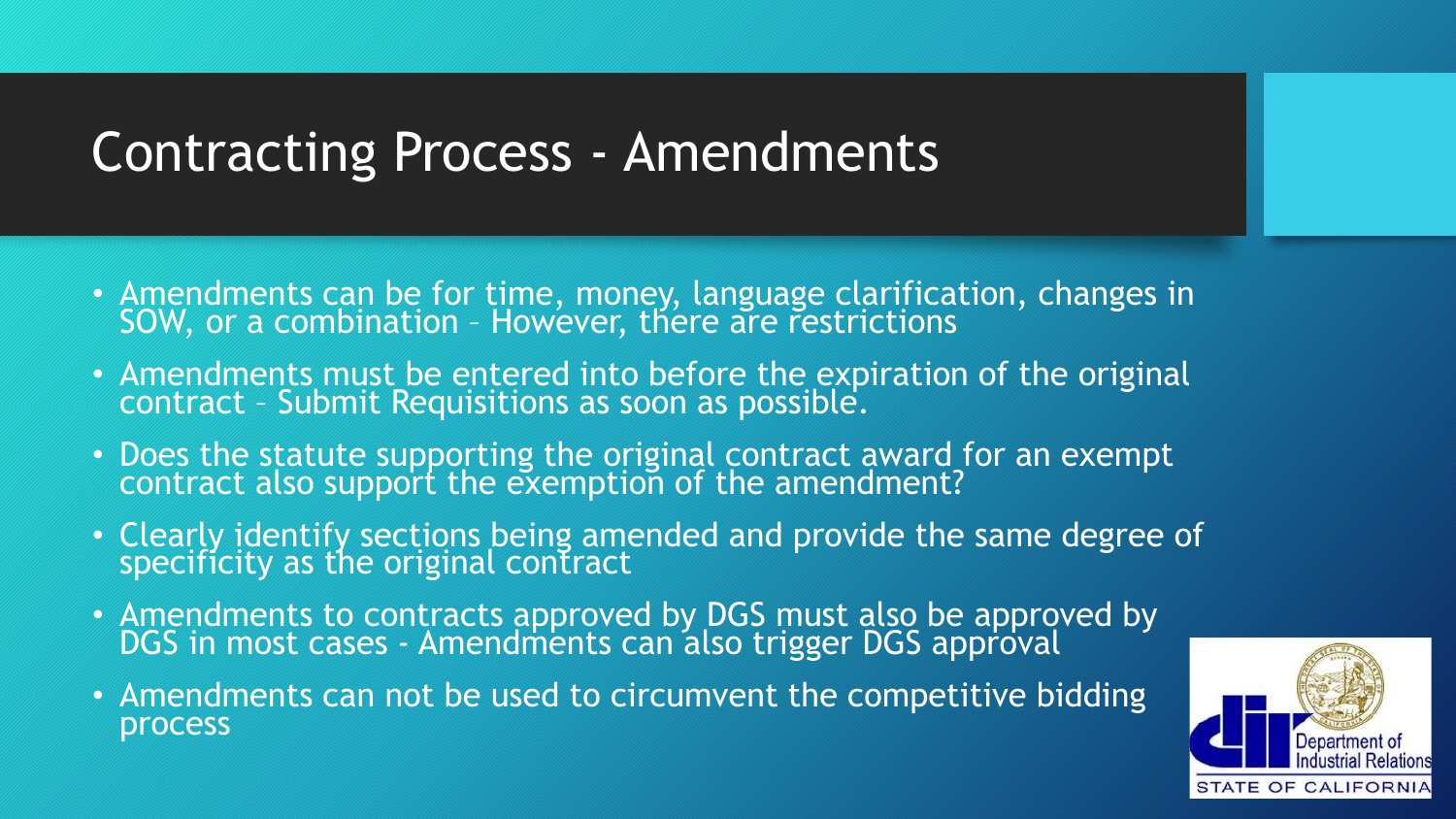### Contracting Process - Amendments – Competitively Bid Contracts

There are strong restrictions on amending competitively bid contracts. They can only be amended in certain cases:

- 1. The amendment options were anticipated and evaluated during the solicitation process
- 2. The amendment either adds time only to complete performance up to 1 additional year or adds not more than 30% (not to exceed \$250K) of the original contract (Additional restrictions apply)
- 3. The amendment is correcting incidental errors
- 4. NCB approval is required in all other cases

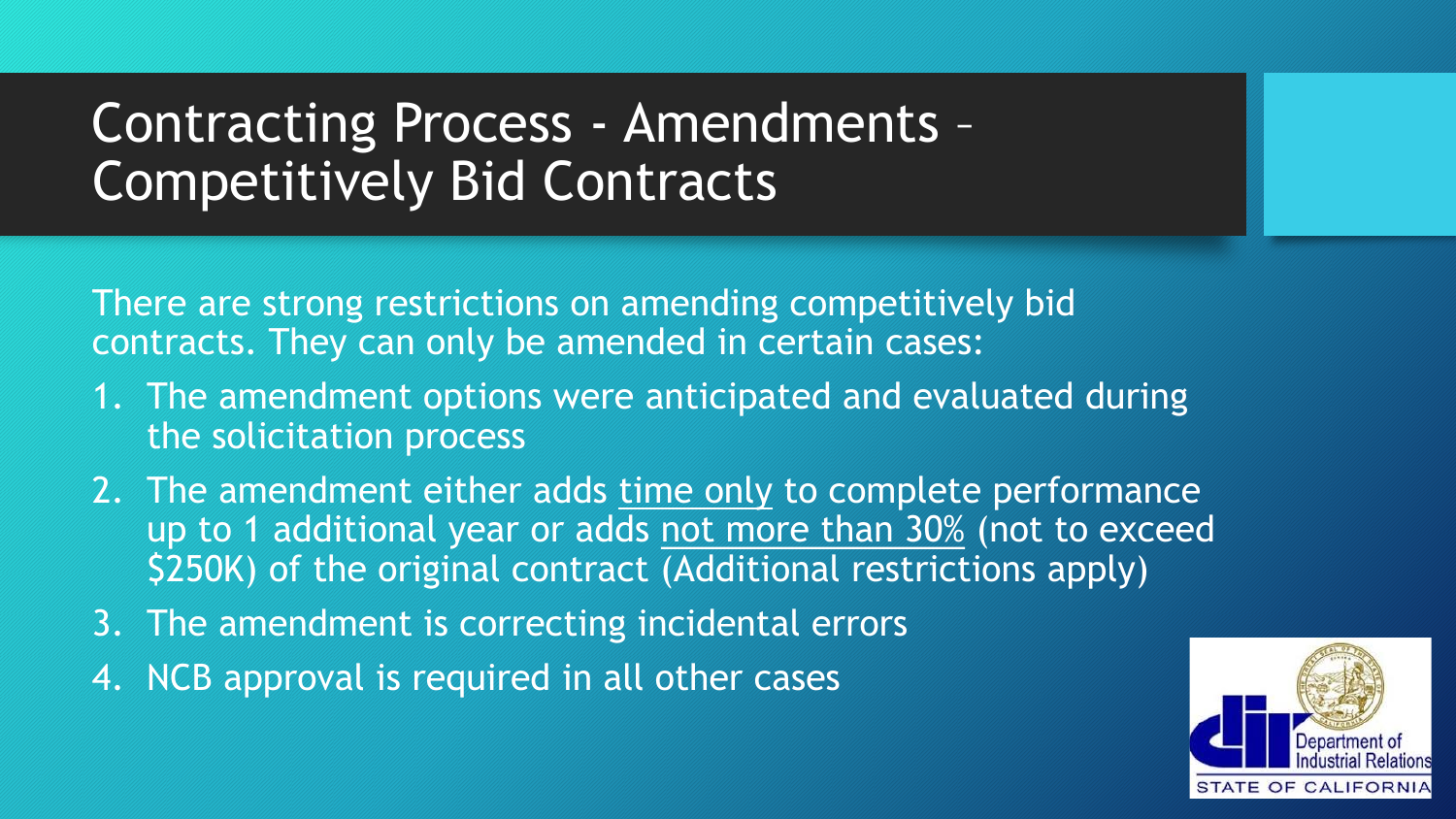### Key Takeaways

- There are various contract types most require some form of competitive bidding
- Only specific persons are authorized to sign contract documents on behalf of DIR
- There are limitations to amendment options
- Contracts cannot be amended once expired
- Critical to consider process timelines and submit Requisitions timely
- The Contract Manager is responsible for monitoring contractor performance, ensuring services are provided within the term and scope of the contract, and keeping within the contract budget